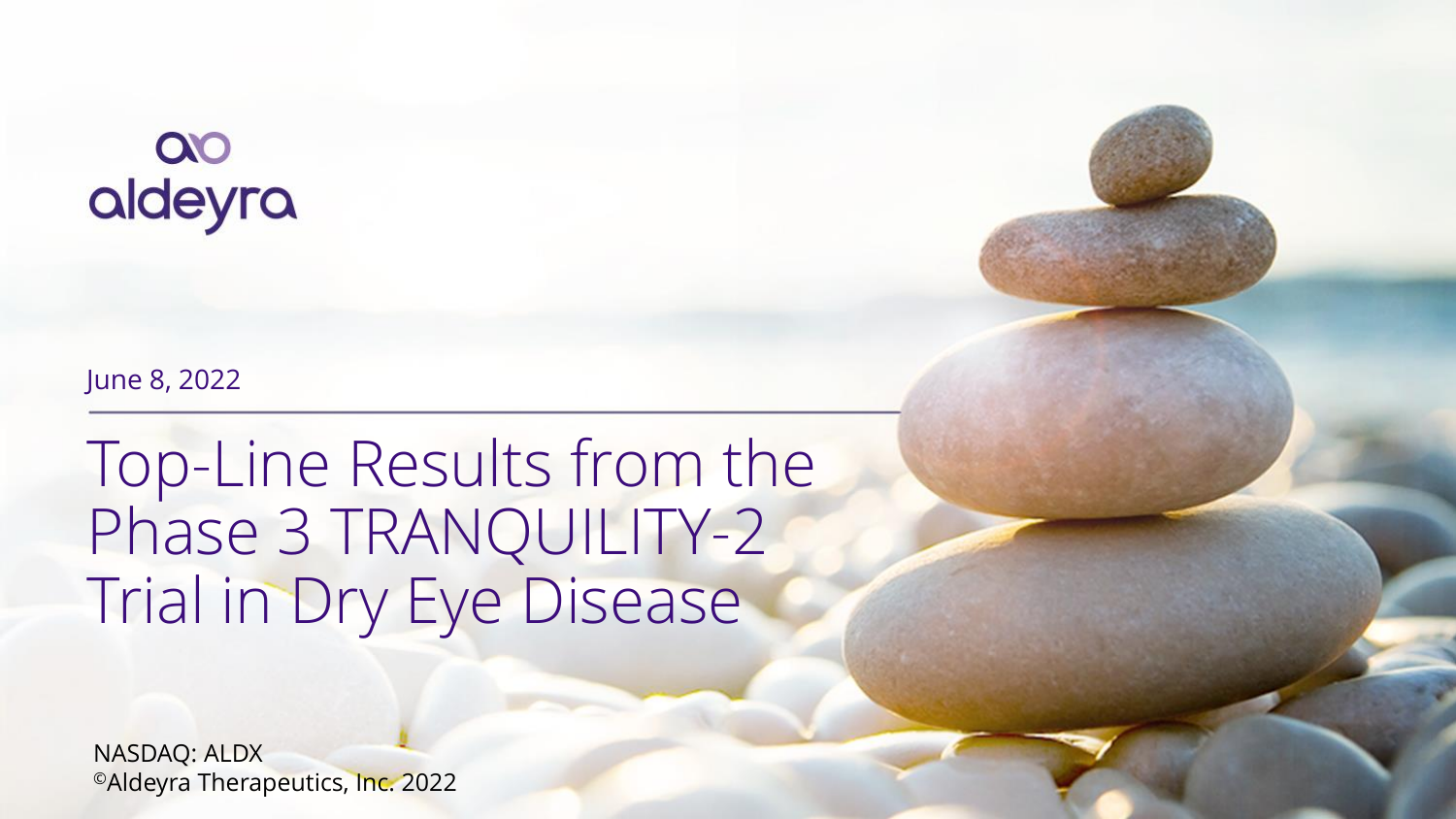## Disclaimers and Forward-Looking Statements

This presentation and various remarks which may be made during this presentation contain forward-looking statements within the meaning of the Private Securities Litigation Reform Act of 1995 and Section 21E of the Securities Exchange Act of 1934, as amended, including statements regarding Aldeyra's possible or assumed future results of operations, expenses and financing needs, business strategies and plans, expectations regarding the timing and results of the expected Type B Pre-NDA meeting, including the FDA's acceptance of Aldeyra's post-hoc review of data and agreement with Aldeyra's methods of analyzing data, research, development and regulatory plans or expectations, political, economic, legal, social and health risks, including the COVID-19 pandemic and related public health measures and other responses to it, that may affect Aldeyra's business or the global economy, the structure, timing and success of Aldeyra's planned or pending clinical trials, expected milestones, market sizing, pricing and reimbursement, competitive position, regulatory matters, industry environment and potential growth opportunities, among other things. The results of earlier preclinical or clinical trials may not be predictive of future results. As a result of the COVID-19 pandemic, clinical site availability, staffing, and patient recruitment have been negatively affected and the timelines to complete Aldeyra's clinical trials may be delayed. Forward-looking statements include all statements that are not historical facts and, in some cases, can be identified by terms such as "may," "might," "will," "objective," "intend," "should," "could," "can," "would," "expect," "believe," "anticipate," "project," "target," "design," "estimate," "predict," "potential," "plan" or similar expressions and the negatives of those terms.

Forward-looking statements involve known and unknown risks, uncertainties and other factors that may cause Aldeyra's actual results, performance or achievements to be materially different from any future results, performance or achievements expressed or implied by the forward-looking statements. These statements reflect Aldeyra's current views with respect to future events and are based on assumptions and subject to risks and uncertainties, including the development, clinical and regulatory plans or expectations for Aldeyra's investigational new drugs (including reproxalap), and systems-based approaches, later developments with the FDA that may be inconsistent with Aldeyra's expectations and beliefs, including the risk that the results from earlier clinical trials, portions of clinical trials, or pooled clinical data may not accurately predict results of subsequent trials or the remainder of a clinical trial for the same or different indications, inconsistent expectations regarding FDA acceptance and review of the company's filings and submitted data sets, and Aldeyra's continuing or post-hoc review and quality control analysis of clinical data. Important factors that could cause actual results to differ materially from those reflected in Aldeyra's forward-looking statements are described in Aldeyra's most recent Annual Report on Form 10-K and Quarterly Report on Form 10-Q, as well as Aldeyra's subsequent filings with the Securities and Exchange Commission. All of Aldeyra's development plans and timelines may be subject to adjustment depending on funding, recruitment rate, regulatory review, preclinical and clinical results, and other factors any of which could result in changes to Aldeyra's development plans and programs or delay the initiation, enrollment, completion, or reporting of clinical trials.

In addition to the risks described above and in Aldeyra's other filings with the SEC, other unknown or unpredictable factors also could affect Aldeyra's results. No forward-looking statements can be guaranteed, and actual results may differ materially from such statements. The information in this presentation is provided only **as of June 8, 2022**, and Aldeyra undertakes no obligation to update any forward-looking statements contained in this presentation on account of new information, future events, or otherwise, except as required by law.

#### $\infty$ aldeyra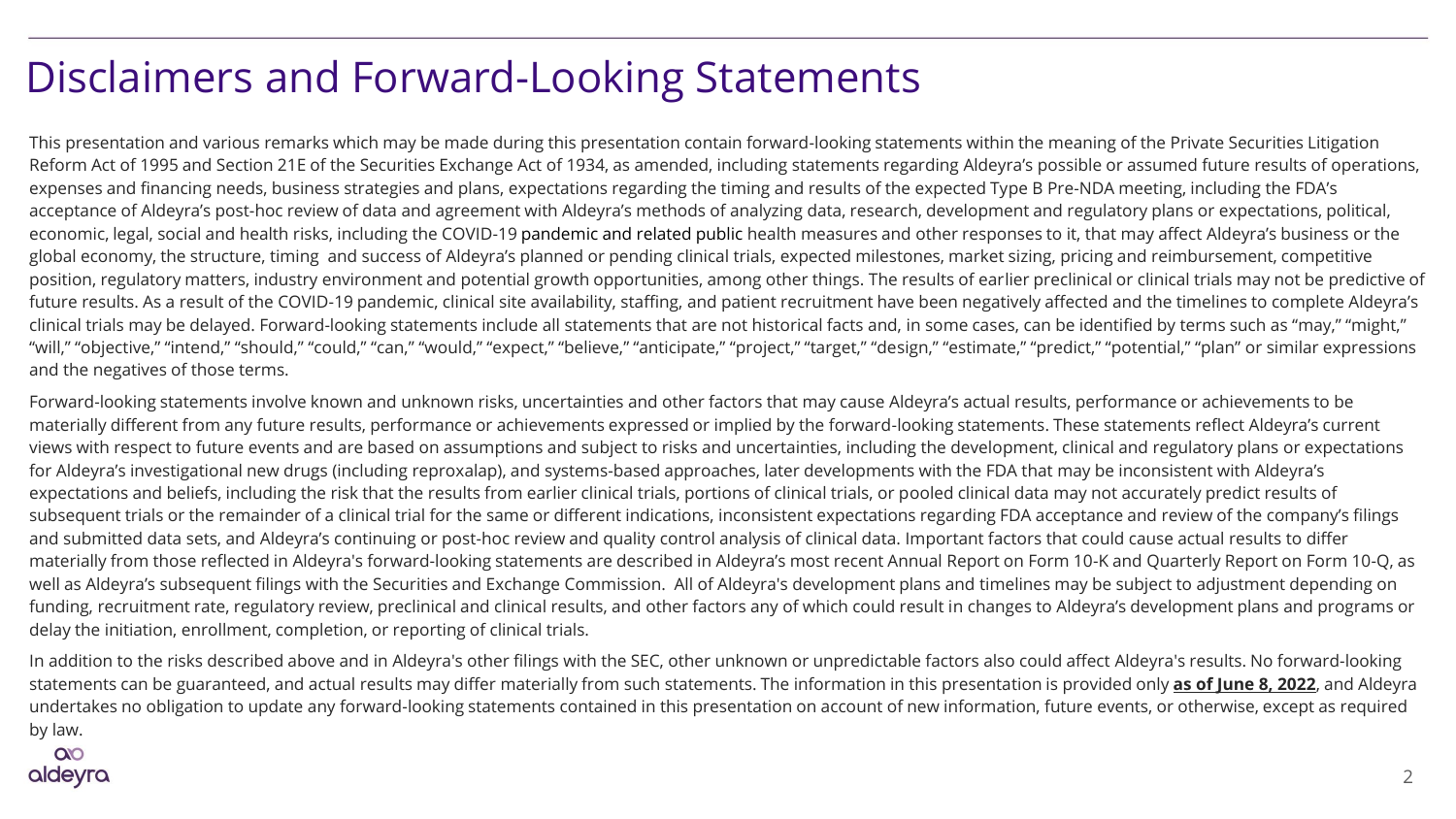## Aldeyra Previously Achieved Statistical Significance in Two Symptom and Two Sign Pivotal Trials†





#### **Formulation Phase 2\***



**Phase 3 TRANQUILITY Trial Phase 2 Dry Eye Chamber Trial\***



### **Symptoms**

Aldeyra intends to submit two previously completed 12-week adequate and well-controlled **symptom trials** that prespecified patient-reported ocular dryness score as a primary endpoint or a co-primary endpoint.

## **Signs**

Aldeyra intends to submit two previously completed adequate and well-controlled dry eye chamber trials that prespecified **ocular redness** as a primary endpoint#. Ocular redness is an FDA-recognized, objective sign of dry eye disease.

Ocular Redness in Dry Eye Chamber Mean Change from Baseline ± SEM

Ocular Redness in Dry Eye Chamber Mean Change from Baseline ± SEM

**†**NDA submission requirements depend, in part, on clinical results and regulatory feedback. **\***Adequate and well-controlled Phase 2 or Phase 3 clinical trials can be submitted as pivotal. **#**Phase 2 and TRANQUILITY redness results derived from draft re-analysis using an automated assessment. **Source**: Clinical trial results on file. **SEM** = standard error of the mean. Topical ocular reproxalap is an investigational new drug candidate that has been studied in more than 1,700 patients with no observed safety concerns; mild and transient instillation site discomfort is the most commonly reported adverse event in clinical trials.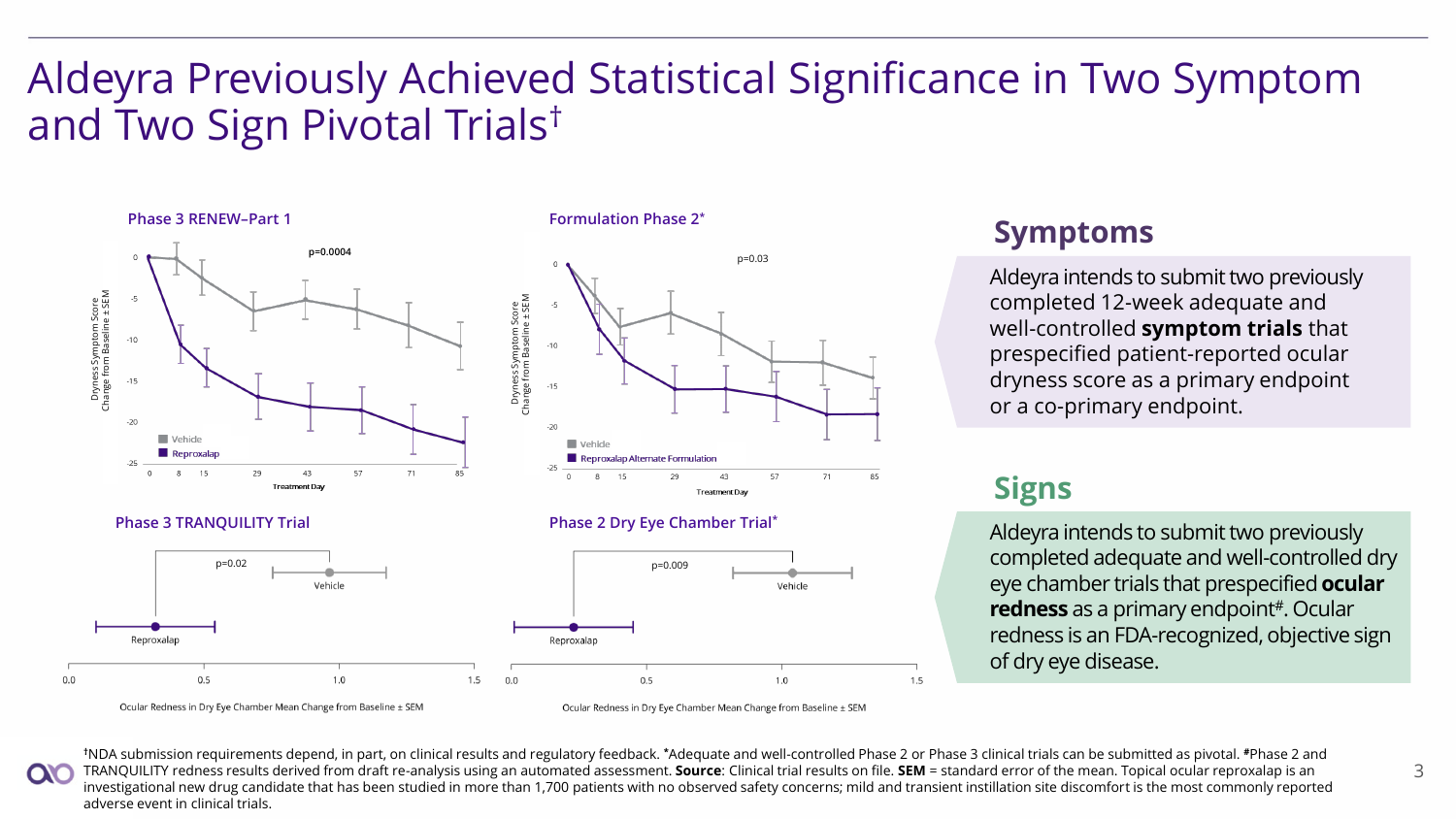## As a Secondary Endpoint, Schirmer Test Achieved in TRANQUILITY and Clinical Relevance Confirmed with Post-Hoc Responder Analysis





Graph horizontal axis values offset for clarity; graph p value derived from mixed effect model of repeated measures of change from baseline over pre- and post-Dose 4 scores on Day 1. ‡ Generalized estimating equation analysis of change from baseline over pre- and post-Dose 4 scores on Day 1. **SEM** = standard error of the mean. **mm** = millimeter. **Source**: Phase 3 TRANQUILITY clinical trial results on file. Topical ocular reproxalap is an investigational new drug candidate that has been studied in more than 1,700 patients with no observed safety concerns; mild and transient instillation site discomfort is the most commonly reported adverse event in clinical trials.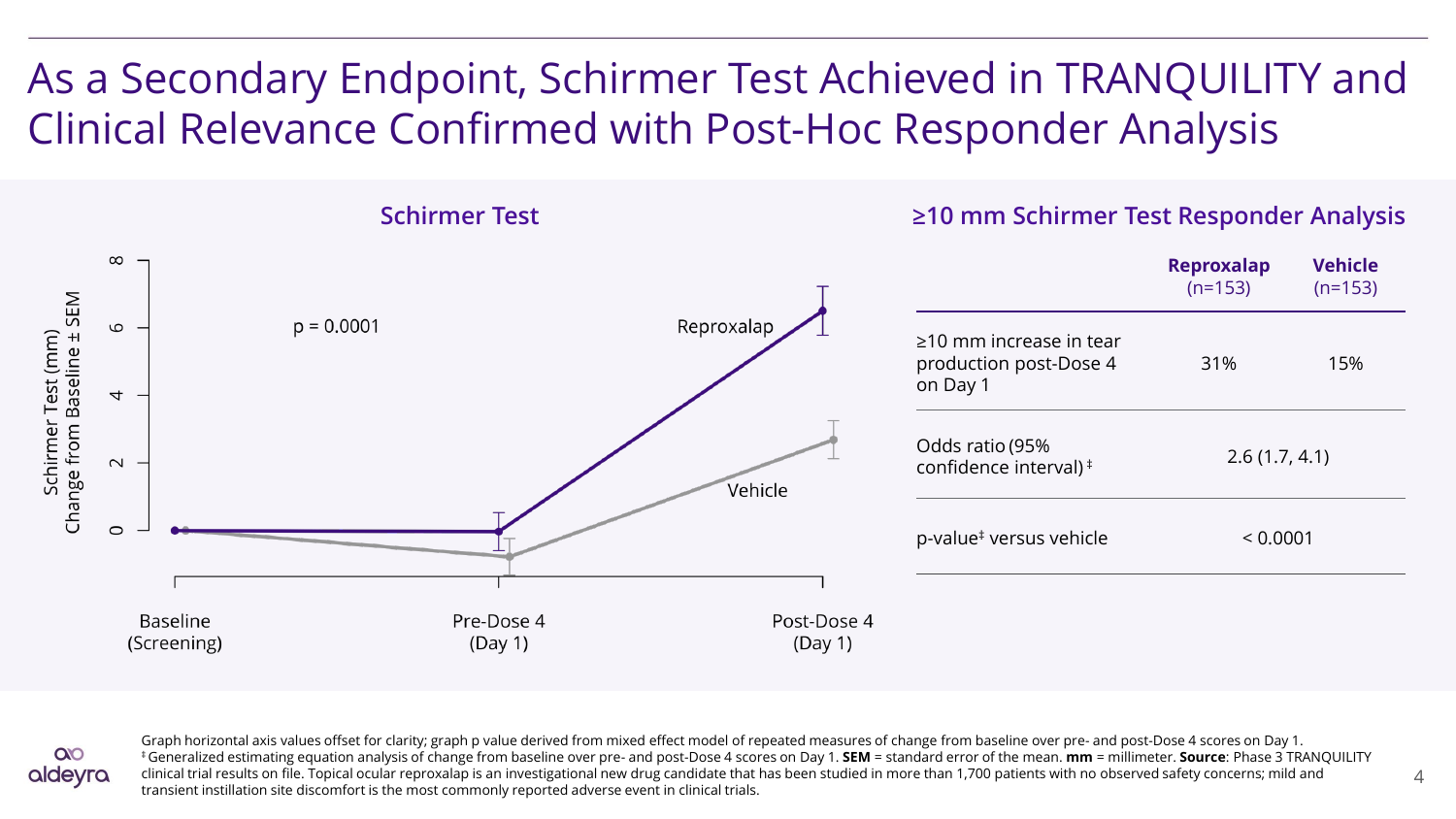## To Allow for Potential Submission of Two Dry Eye Disease Signs, Schirmer Test Designated as Primary Endpoint of TRANQUILITY-2

| <b>Design</b>                        | Multi-center, randomized, double-masked, parallel group, vehicle-controlled                                     |
|--------------------------------------|-----------------------------------------------------------------------------------------------------------------|
| <b>Dosing</b>                        | 0.25% reproxalap or vehicle<br>Day 1: four doses<br>Day 2: one dose before dry eye chamber, one dose in chamber |
| <b>Size</b>                          | 361 patients                                                                                                    |
| <b>Primary</b><br><b>Endpoints</b>   | Schirmer test on Day 1 pre/post Dose 4<br>Schirmer test responders (≥10 mm)                                     |
| <b>Secondary</b><br><b>Endpoints</b> | Ocular redness over 90 minutes in dry eye chamber<br>Dry eye disease symptoms                                   |

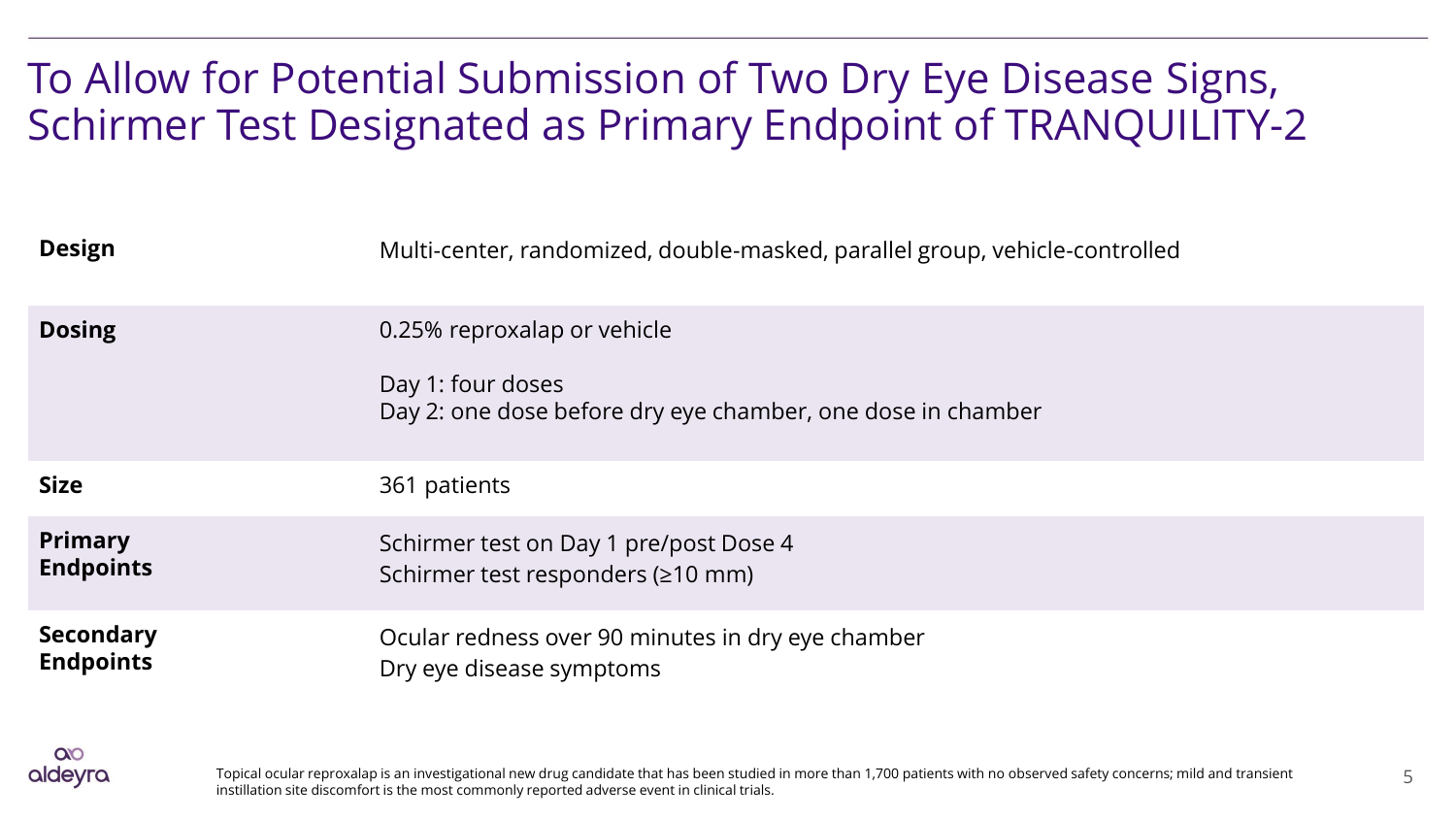## In TRANQUILITY-2, Both Primary Endpoints Were Achieved



### Consistent with prior trials, no clinically significant safety signals were observed.



Graph horizontal axis values offset for clarity; graph p value derived from mixed effect model of repeated measures of change from baseline over pre- and post-Dose 4 scores on Day 1. ‡ Generalized estimating equation analysis of change from baseline over pre- and post-Dose 4 scores on Day 1. **SEM** = standard error of the mean. **mm** = millimeter. **Source**: Phase 3 TRANQUILITY-2 clinical trial results on file. Topical ocular reproxalap is an investigational new drug candidate that has been studied in more than 1,700 patients with no observed safety concerns; mild and transient instillation site discomfort is the most commonly reported adverse event in clinical trials.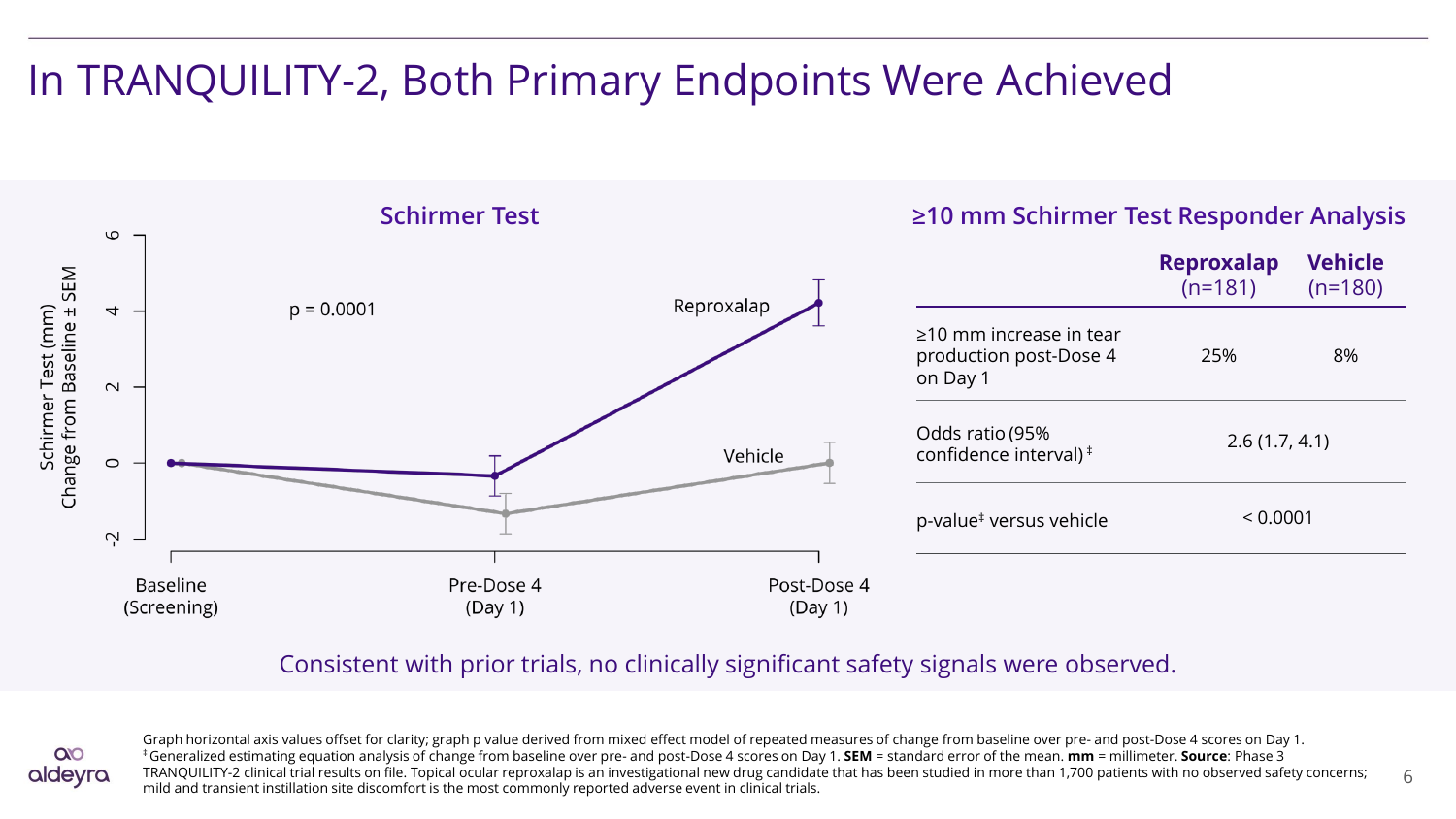## The TRANQUILITY-2 Results May Allow for the Most Comprehensive Dry Eye Disease NDA Submitted to Date†

- Aldeyra believes that the clinical efficacy requirements for dry eye disease NDA submission have been met.
- We intend to submit an NDA covering symptoms (ocular dryness) and three sign endpoints (ocular redness, Schirmer test, and Schirmer test responder proportions) across five adequate and well-controlled clinical trials.
- Submitted clinical data is expected to encompass acute (single-day dosing, dry eye chamber) and chronic (12-week) assessments, offering unparalleled analysis of rapid and sustained activity across a combination of challenge and field-based assessments.
- If approved, reproxalap has the potential to be the first dry eye disease drug with at least two labeled objective signs.
- A Type B Pre-NDA meeting is expected to be held with the FDA in the third quarter of 2022, followed by a potential NDA submission.
- Enrollment is substantially complete in a crossover dry eye chamber trial that is intended to be adequate and well-controlled, and, pending the results, is expected to be submitted to the NDA as a supportive trial.



**†**NDA submission requirements depend, in part, on clinical results and regulatory feedback. The NDA submission is expected to include a combination of prespecified, post-hoc, primary, secondary, multiplicity-adjusted, and nominal p-value endpoints. Topical ocular reproxalap is an investigational new drug candidate that has been studied in more than 1,700 patients with no observed safety concerns; mild and transient instillation site discomfort is the most commonly reported adverse event in clinical trials